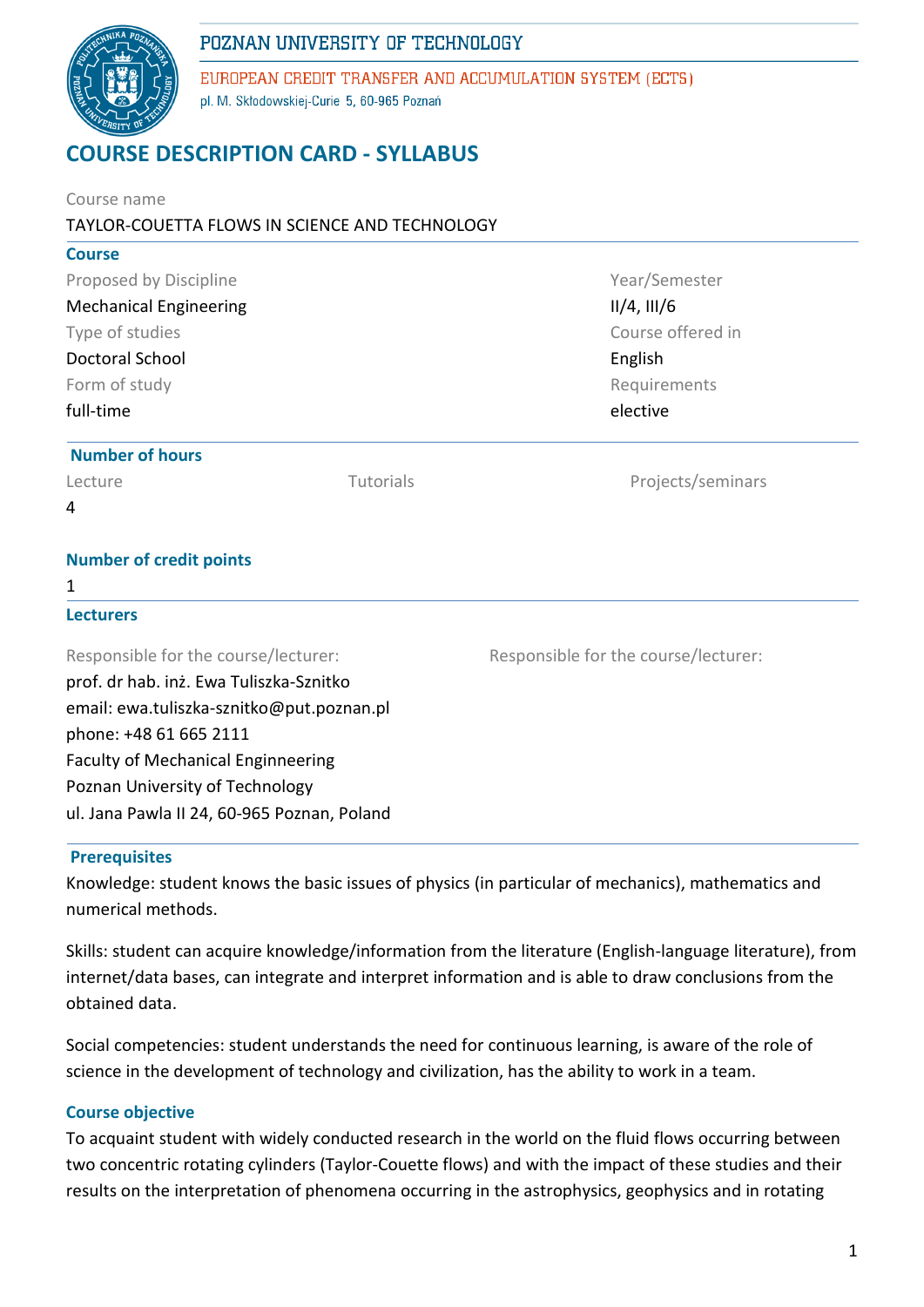

# POZNAN UNIVERSITY OF TECHNOLOGY

EUROPEAN CREDIT TRANSFER AND ACCUMULATION SYSTEM (ECTS) pl. M. Skłodowskiej-Curie 5, 60-965 Poznań

machines (among others). To familiarize student with research methods (experimental and numerical) applied in such studies and with the possibilities of visualizing the observed phenomena.

## **Course-related learning outcomes**

#### Knowledge

A PhD student who graduated from doctoral school knows and understands:

1) global achievements, covering theoretical foundations as well as general and selected specific issues that are relevant to scientific disciplines studied at the doctoral school, to the extend that enables revision of existing paradigms, [P8S\_WG/SzD\_W01]

2) key development trends of disciplines of science in which education at the doctoral school takes place. [P8S\_WG/SzD\_W02]

#### Skills

A PhD student who graduated from doctoral school can:

1) use knowledge from different branches of science to creatively identify, formulate and innovatively solve complex problems or to perform research tasks such as: define the aim and subject of scientific research, from a research hypothesis; develop research methods, techniques and tools and use them creatively, draw conclusions on the basis of research results , [P8S\_UW/SzD\_U01]

2) critically analyze and asses scientific research results, work of experts and other creative activities together with their contribution into knowledge development . [P8S\_UW/SzD\_U02]

#### Social competences

A PhD student who graduated from doctoral school is ready to:

- 1) critically asses achievements within a given scientific discipline , [P8S\_KK/SzD\_K01]
- 2) fulfilling the social obligations of researches and creators . [P8S\_KO/SzD\_K04]

#### **Methods for verifying learning outcomes and assessment criteria**

Learning outcomes presented above are verified as follows:

| PQF code | Methods for verification of learning outcomes               | Assessment criteria      |  |
|----------|-------------------------------------------------------------|--------------------------|--|
| W01, W02 | The student's short scientific study (written) on the topic | The choice of material,  |  |
|          | related to the content of the lecture and his/her activity  | its completeness and the |  |
|          | during lectures will be assessed                            | quality of preparation   |  |
|          |                                                             |                          |  |
| U01, U02 | The student's short scientific study (written) on the topic | The choice of material,  |  |
|          | related to the content of the lecture and his/her activity  | its completeness and the |  |
|          | during lectures will be assessed                            | quality of preparation   |  |
|          |                                                             |                          |  |
| K01, K04 | The student's short scientific study (written) on the topic | The choice of material,  |  |
|          | related to the content of the lecture and his/her activity  | its completeness and the |  |
|          | during lectures will be assessed                            | quality of preparation   |  |
|          |                                                             |                          |  |